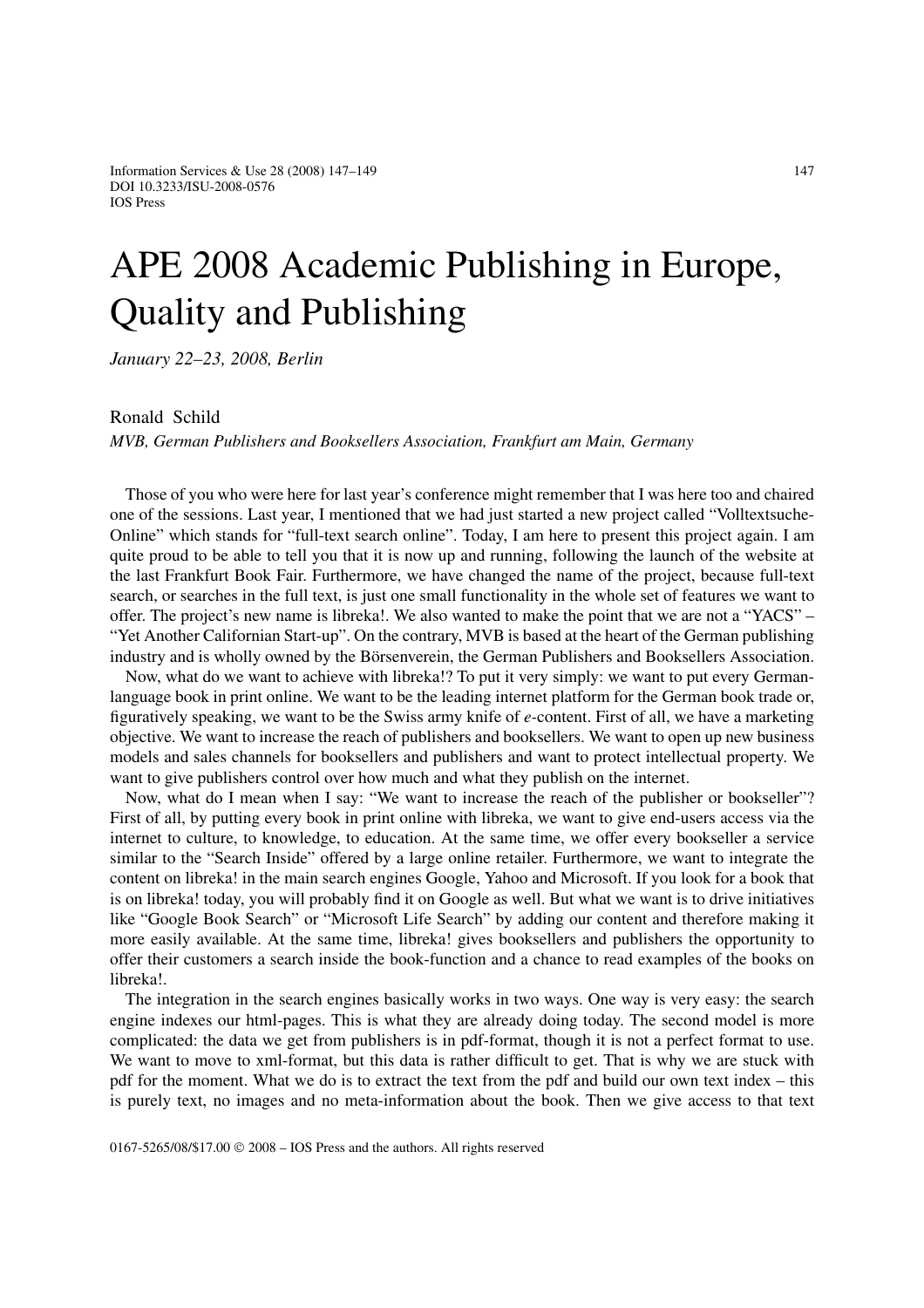index to the search engines that enrich their own search index with it. They generate search results and display a search list where you see basic information on the books, such as the title. But in order to view and to access the book, you have to go back to libreka!, you read and view the book on our platform. This gives the publisher the biggest possible control over the content. But we still have to suit different publisher's needs. There might be publishers who prefer open access models and want to give the content away freely. Other publishers favour more restrictive models. We are not in the position of telling the publishers what model to use. But we want to be open to any business model that a publisher might want to use. At the moment, we are negotiating with the big search engines and we have arrived at a certain understanding that they will at some time integrate our data.

As I have already mentioned, to offer full-text search is not our main objective. What is more important is the relevance of the search results. Already now, with over 42,000 books online, we get at least several hundred search results for more general search terms. That is obviously too much. We know from usability studies that people who use a search engine usually stop looking after the first three listings or at least after the first or second page of the result list. Search results on page 10 are not really important. With this in mind, the real challenge is to show the most relevant search results on the first page of our result list. We do this by combining the search of the full texts of the books on libreka! with their metadata. We have access to the metadata of the German-language books in print that are available via the "Verzeichnis Lieferbarer Bücher (VLB)", which is published by MVB. It lists more than 1.2 million books. This gives us the opportunity to add to the search results the author's name, the publisher, the publishing year and more information on the title. Furthermore, we have a research project running at the moment with the Ludwig-Maximilians-Universität (LMU), a Munich university, to use linguistic methods to increase the relevance of search results.

What I have wanted to point out so far: libreka! means more marketing for publishers and booksellers. They can increase the reach of their target audience and give more information to their customers. But, of course, they want to do business as well. What we are planning to introduce this year are various *e-*commerce models. The easiest model is direct consumer sale of *e-*books. You can sell *e-*books that are downloadable to PCs or reading devices. This model is the most discussed at the moment. Personally, I think that online access to information will become more important and might be one main driving force when talking of *e-*content. And that applies as much to individuals as it does to institutions – libraries, research centres and so on. We can think about different subscription models and pay per use models. Here, again, the publisher decides, what business model he wants to implement for his *e-*content.

And, of course, we are open to booksellers too. Our objective is very clearly to offer every bookseller, regardless of size or online affinity, the ability to sell *e-*content. We don't want a monopoly or very few dominant players to control the *e-*content-market. That will be neither good for publishers, nor for cultural diversity nor for access to information.

And, last point, what we want is to protect intellectual property. Our mission is to provide a distribution platform; we are not a proprietary system like many other book search engines. libreka! is a platform where the publisher can list his products, put up his content and we give it away in accordance with the publisher's needs and wishes. They keep full control over their content – on a per page basis: the publisher decides how many pages of each of his books in libreka! can be viewed: for one book he may grant access to the general public only for pages 1–10. For the next book, everyone is allowed to see everything. And the books can be distributed across all sales channels that cooperate with the publisher. Of course, we offer DRM systems or DRM functionalities, but I am not going into detail about that here.

I would now like to show very briefly how libreka! works. Search for any given term and you get a list with your search results. For every book in this list, you see the cover, the title and a short description.